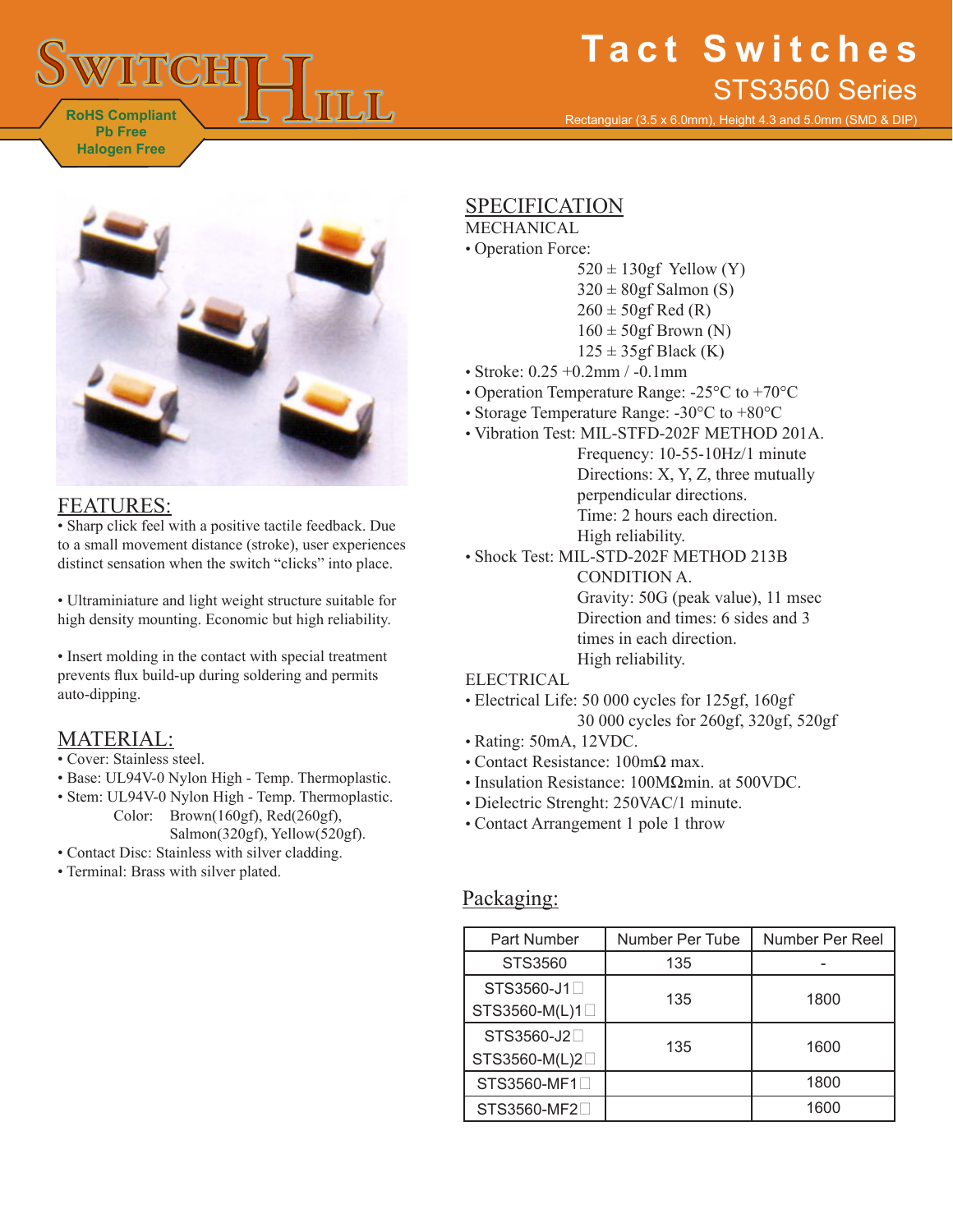

# **Tact Switches** STS3560 Series

Rectangular (3.5 x 6.0mm), Height 4.3 and 5.0mm (SMD & DIP)

STS3560







P.C.B. LAYOUT



8<br>0.05  $\frac{x}{x}$ 

 $\frac{|1.0|}{0.039}$ 

 $\overline{\phantom{a}}$ 

1.5  $\overline{\overset{05}{\mathbb{C}}}$  **CIRCUIT DIAGRAM** 

T2

 $T1$ 

|              |           |                                  | Yellow 520gf |
|--------------|-----------|----------------------------------|--------------|
| STS3560-2 -R | 5.0[.197] | S                                | Salmon 320gf |
|              |           | R                                | Red 260qf    |
|              |           | N                                | Brown 160qf  |
| STS3560-1 -R | 4.3[.169] | Κ                                | Black 125qf  |
|              |           | Υ                                | Yellow 520qf |
|              |           | S                                | Salmon 320qf |
|              |           | R                                | Red 260qf    |
|              |           | N                                | Brown 160qf  |
|              |           | K                                | Black 125qf  |
| Prod. No.    | Н         | <b>Color for Operating Force</b> |              |

STS3560-J









**CIRCUIT DIAGRAM** 

|                                                       |                        |                           | Yellow 520qf |
|-------------------------------------------------------|------------------------|---------------------------|--------------|
| STS3560-J2 <sup>L</sup> -R<br>STS3560-J1 $\square$ -R | 5.0[.197]<br>4.3[.169] | S                         | Salmon 320qf |
|                                                       |                        | R                         | Red 260qf    |
|                                                       |                        | N                         | Brown 160qf  |
|                                                       |                        |                           | Yellow 520gf |
|                                                       |                        | S                         | Salmon 320qf |
|                                                       |                        | R                         | Red 260qf    |
|                                                       |                        | N                         | Brown 160gf  |
| Prod. No.                                             | н                      | Color for Operating Force |              |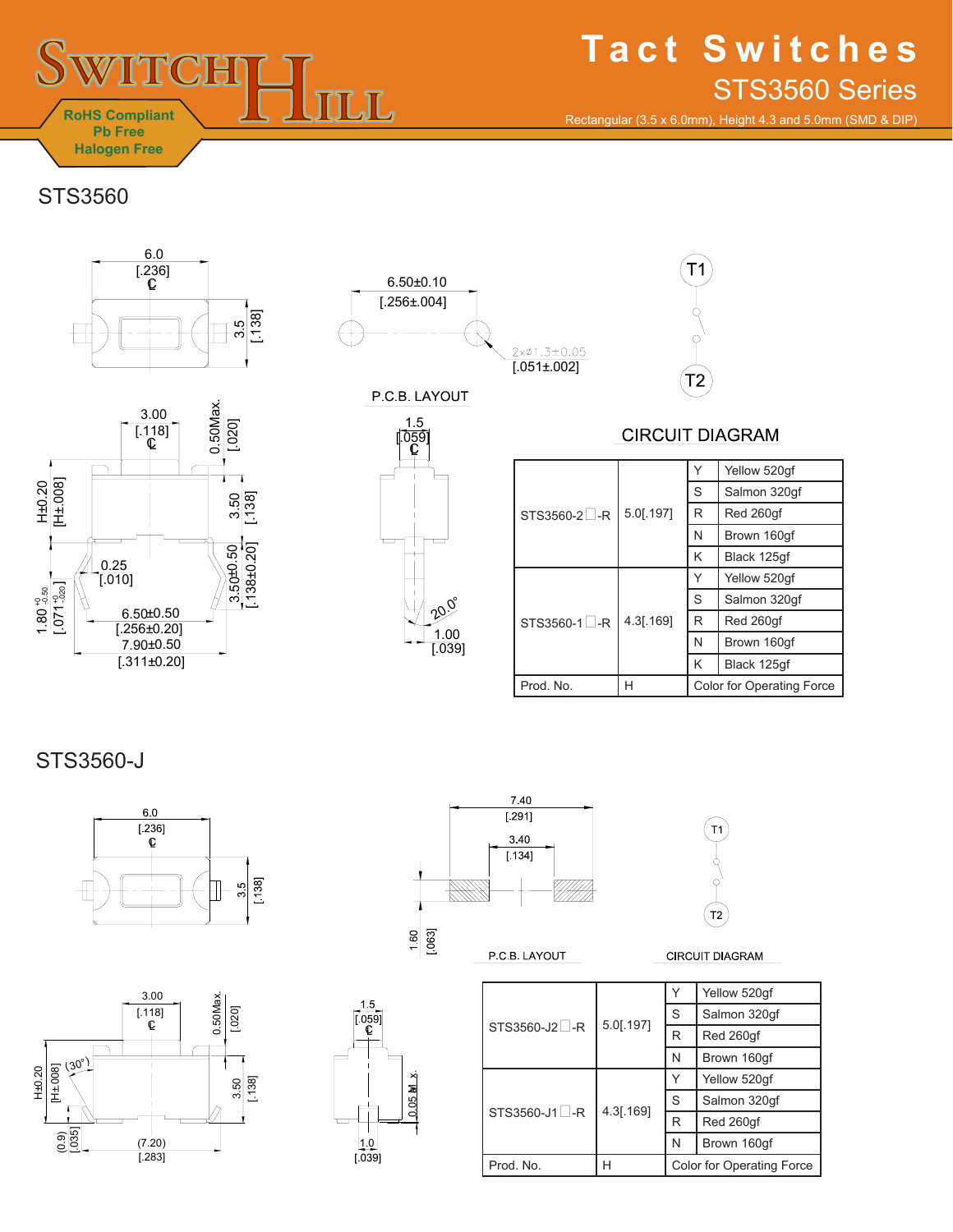

# **Tact Switches** STS3560 Series

Rectangular (3.5 x 6.0mm), Height 4.3 and 5.0mm (SMD & DIP)

## STS3560-ML









 $STS3560-ML2$ <sub>-R</sub> 5.0 [.197] Y | Yellow 520gf S | Salmon 320gf R Red 260gf N Brown 160gf  $STS3560-ML1 \Box -R$  4.3[.169] Y | Yellow 520gf S | Salmon 320gf  $R$  Red 260gf N | Brown 160gf Prod No.  $\begin{array}{|c|c|c|c|c|}\n\hline\n\end{array}$  H  $\begin{array}{|c|c|c|c|c|c|}\n\hline\n\end{array}$  Color For Operation Force

## STS3560-MF







#### P.C.B. LAYOUT





#### CIRCUIT DIAGRAM

|                |              |                                  | Yellow 520gf |
|----------------|--------------|----------------------------------|--------------|
| STS3560-MF2 -R | $5.0$ [.197] | S                                | Salmon 320qf |
|                |              | R                                | Red 260qf    |
| STS3560-MF1 -R | 4.3[.169]    | N                                | Brown 160qf  |
|                |              | Υ                                | Yellow 520qf |
|                |              | S                                | Salmon 320qf |
|                |              | R                                | Red 260qf    |
|                |              | N                                | Brown 160qf  |
| Prod No.       | Н            | <b>Color For Operation Force</b> |              |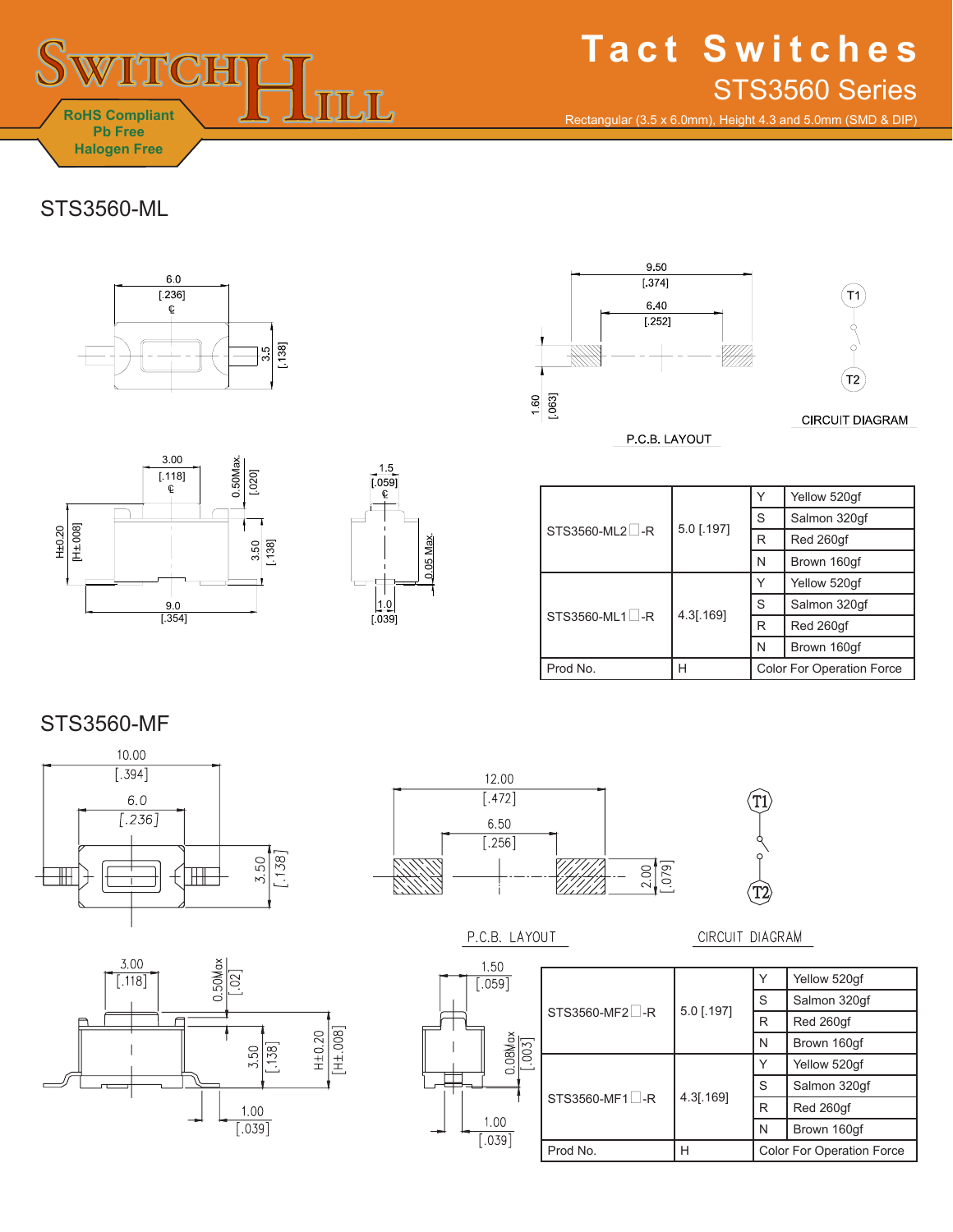

Rectangular (3.5 x 6.0mm), Height 4.3 and 5.0mm (SMD & DIP)



**Soldering Process** 

▲ Hand Soldering : Use a soldering iron of 30 watts, controlled at 350°C approximatly 5 seconds while applying solder.

▲ Reflow Soldering : When applying reflow soldering, the peak temperature or the reflow oven should be set at 260°C Max.

▲ Wave Soldering : Recommended solder temperature 260°C max 5 seconds for through hole type. Subject to P.C.B 1.6mm thickness